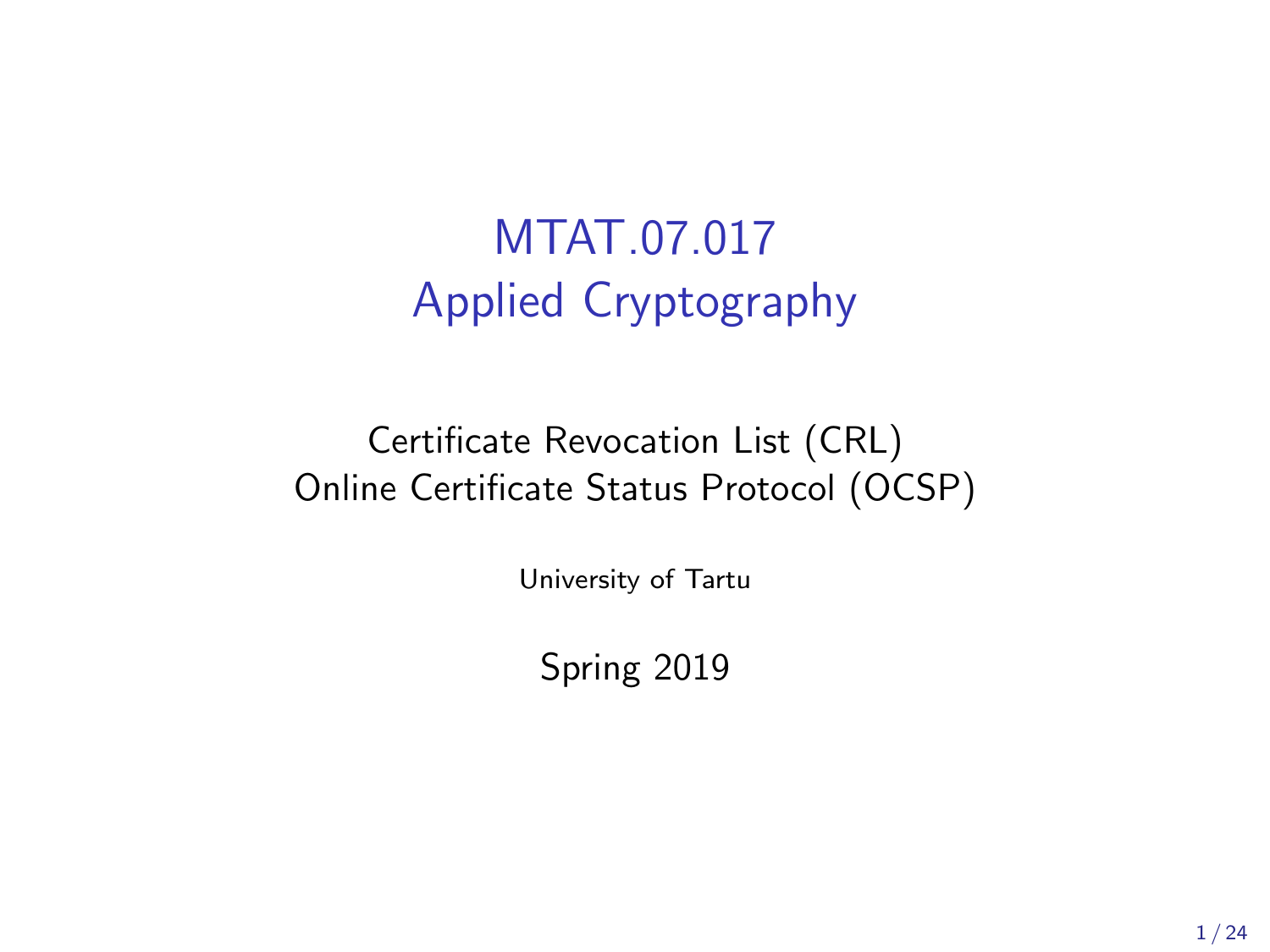## Certificate Validity

It may be required to invalidate a certificate before its expiration.

Examples:

- Private key compromised or lost
- Misissued certificate
- Data has changed
- Contract ended

### Solution – Certificate Revocation List (CRL):

### List of unexpired certificates that have been revoked by CA

- How can the relying party find the CRL?
- How is the integrity of CRL data assured?
- How frequently the CA should issue CRL?
- How frequently the relying party should refresh CRL?
- How can the relying party know that CRL is fresh?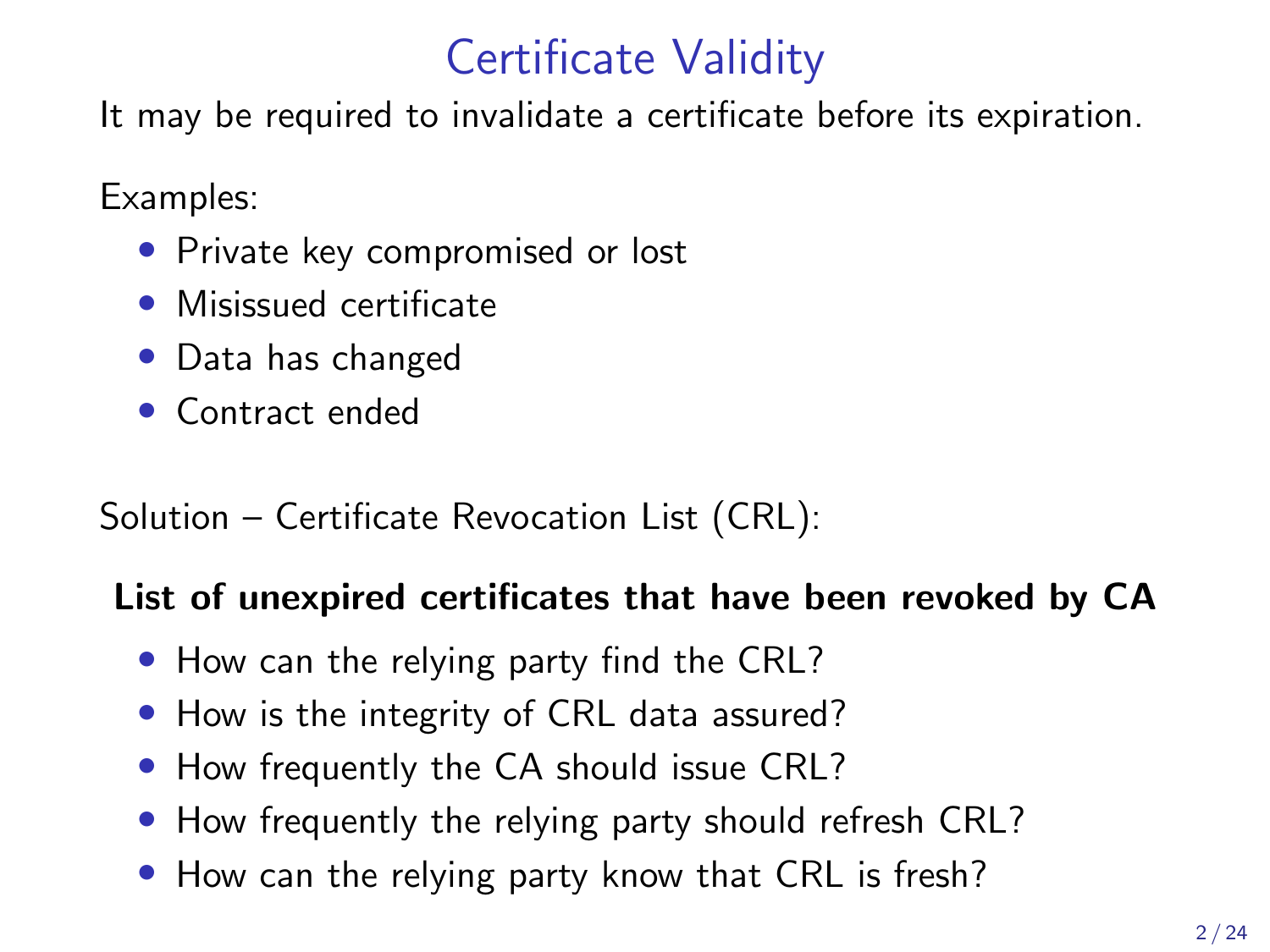# CRL Distribution Points

| <b>General</b> Details       |                                                |  |  |  |  |
|------------------------------|------------------------------------------------|--|--|--|--|
| <b>Certificate Hierarchy</b> |                                                |  |  |  |  |
| ▼UTN-USERFirst-Hardware      |                                                |  |  |  |  |
| <b>TTERENA SSL CA</b>        |                                                |  |  |  |  |
| auth.ut.ee                   |                                                |  |  |  |  |
|                              |                                                |  |  |  |  |
|                              |                                                |  |  |  |  |
|                              | <b>Certificate Fields</b>                      |  |  |  |  |
|                              | Subject's Public Key                           |  |  |  |  |
| <b>Extensions</b>            |                                                |  |  |  |  |
|                              | Certificate Authority Key Identifier           |  |  |  |  |
|                              | Certificate Subject Key ID                     |  |  |  |  |
|                              | Certificate Key Usage                          |  |  |  |  |
|                              | Certificate Basic Constraints                  |  |  |  |  |
|                              | <b>Extended Key Usage</b>                      |  |  |  |  |
|                              | Certificate Policies                           |  |  |  |  |
|                              | <b>CRL Distribution Points</b>                 |  |  |  |  |
|                              | Authority Information Access                   |  |  |  |  |
|                              | Certificate Subject Alt Name                   |  |  |  |  |
| <b>Field Value</b>           |                                                |  |  |  |  |
|                              | Not Critical                                   |  |  |  |  |
|                              | URI: http://crl.tcs.terena.org/TERENASSLCA.crl |  |  |  |  |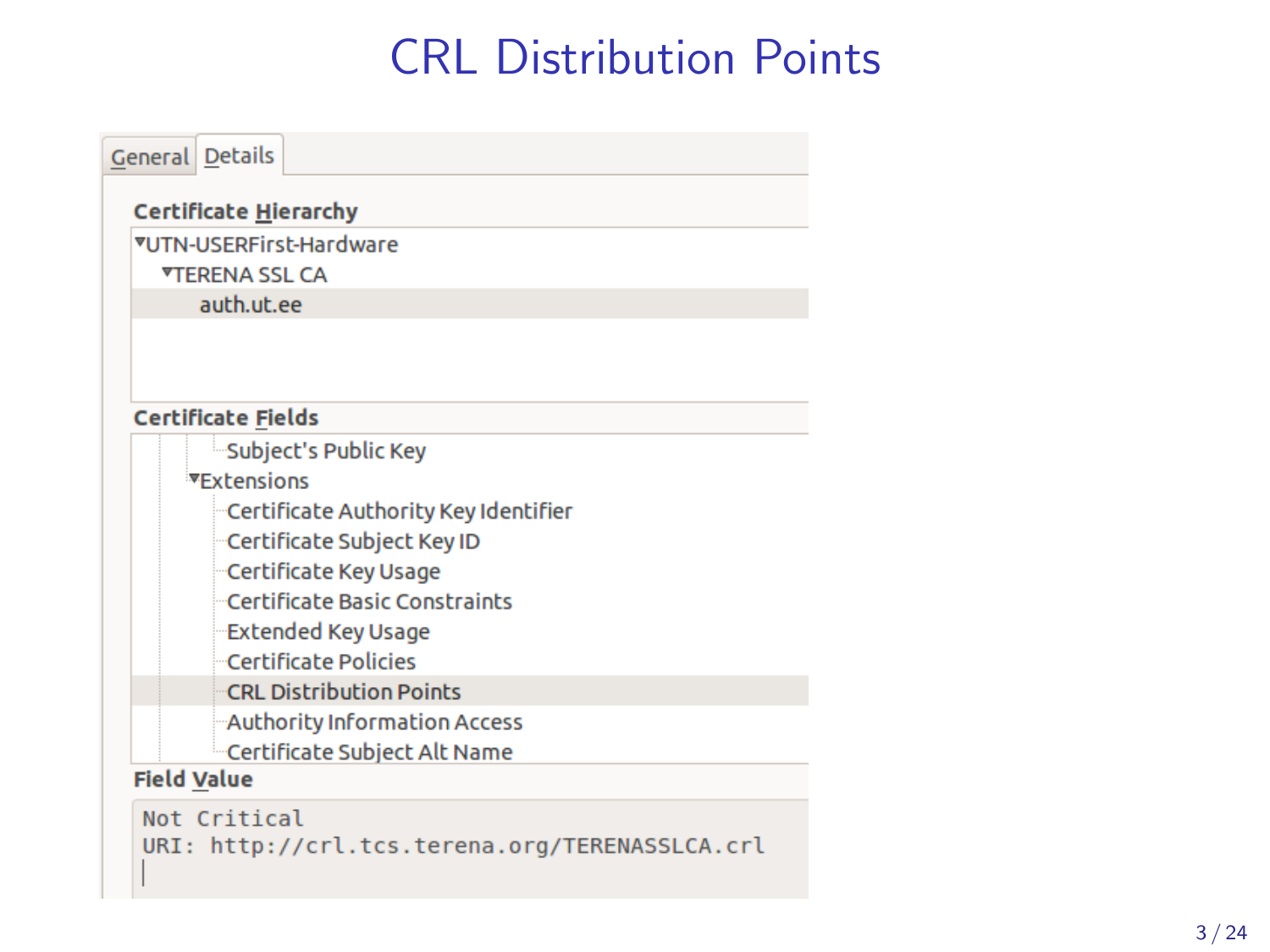## Certificate Revocation List (CRL)

```
CertificateList ::= SEQUENCE {
   tbsCertList TBSCertList,
   signatureAlgorithm AlgorithmIdentifier,
   signatureValue BIT STRING }
TBSCertList ::= SEQUENCE {
   version Version OPTIONAL, -- if present, MUST be v2(1)
   signature AlgorithmIdentifier,
   issuer Name,
   thisUpdate UTCTime,
   nextUpdate UTCTime OPTIONAL,
   revokedCertificates SEQUENCE OF SEQUENCE {
                           CertificateSerialNumber,
        revocationDate UTCTime,
   crlEntryExtensions Extensions OPTIONAL -- in v2 } OPTIONAL,<br>crlExtensions [0] EXPLICIT Extensions OPTIONAL -- in v2 }
                       [0] EXPLICIT Extensions OPTIONAL -- in v2 }
```
<http://tools.ietf.org/html/rfc5280>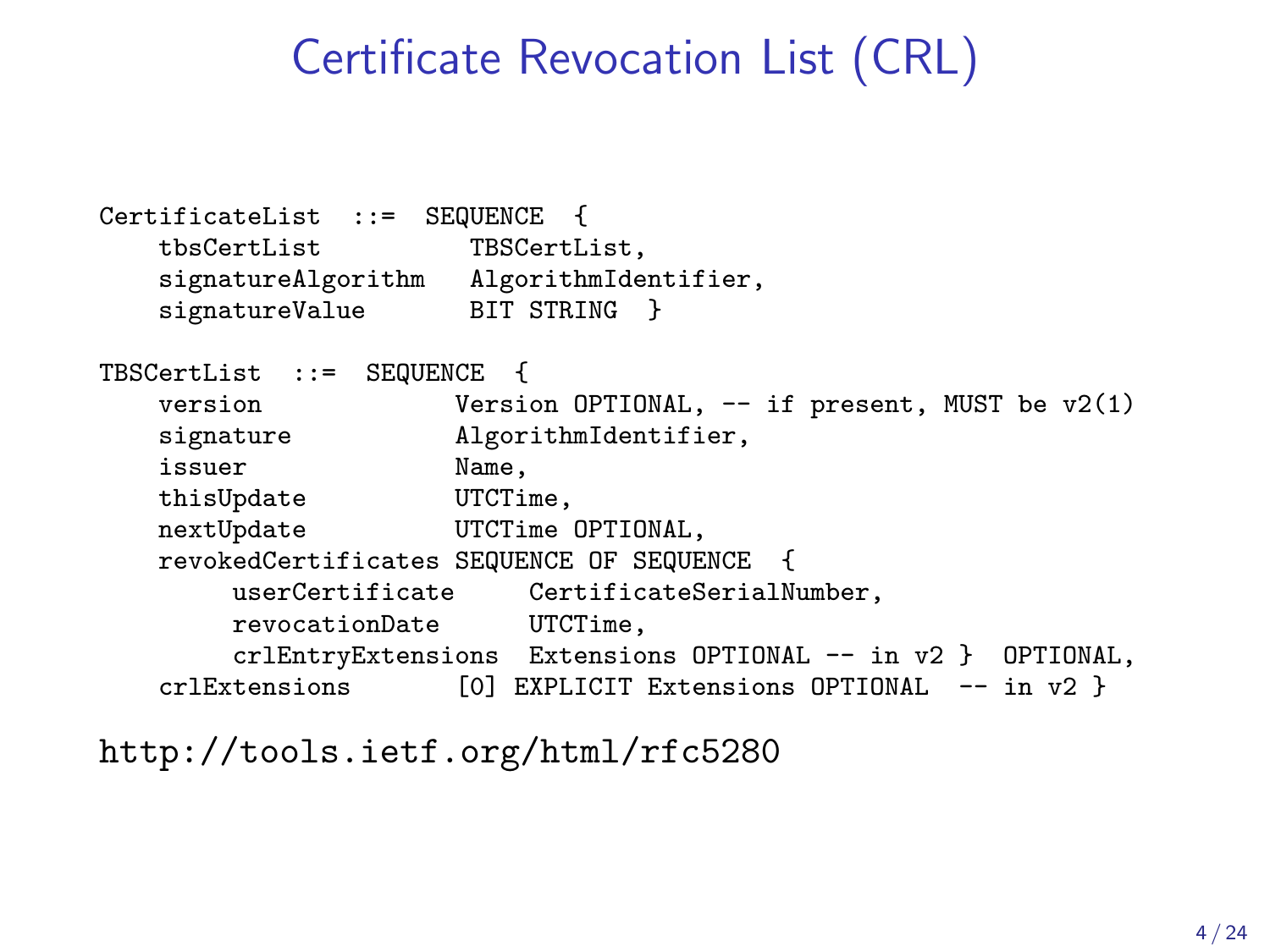# Certificate Revocation List (CRL)

- tbsCertList DER structure to be signed by CRL issuer
- version for v1 absent, for v2 contains  $1$ 
	- v2 introduces CRL and CRL Entry extensions
- signature AlgorithmIdentifier from tbsCertList sequence
- issuer identity of issuer who issued (signed) the CRL
	- CRL issued not by CA itself indirect CRL
- thisUpdate date when this CRL was issued
- nextUpdate date when next CRL will be issued
- revokedCertificates list of revoked certificates
	- userCertificate serial number of revoked certificate
	- revocationDate time when CA processed revocation request
	- crlEntryExtensions provides additional revocation information
- crlExtensions provides more information about CRL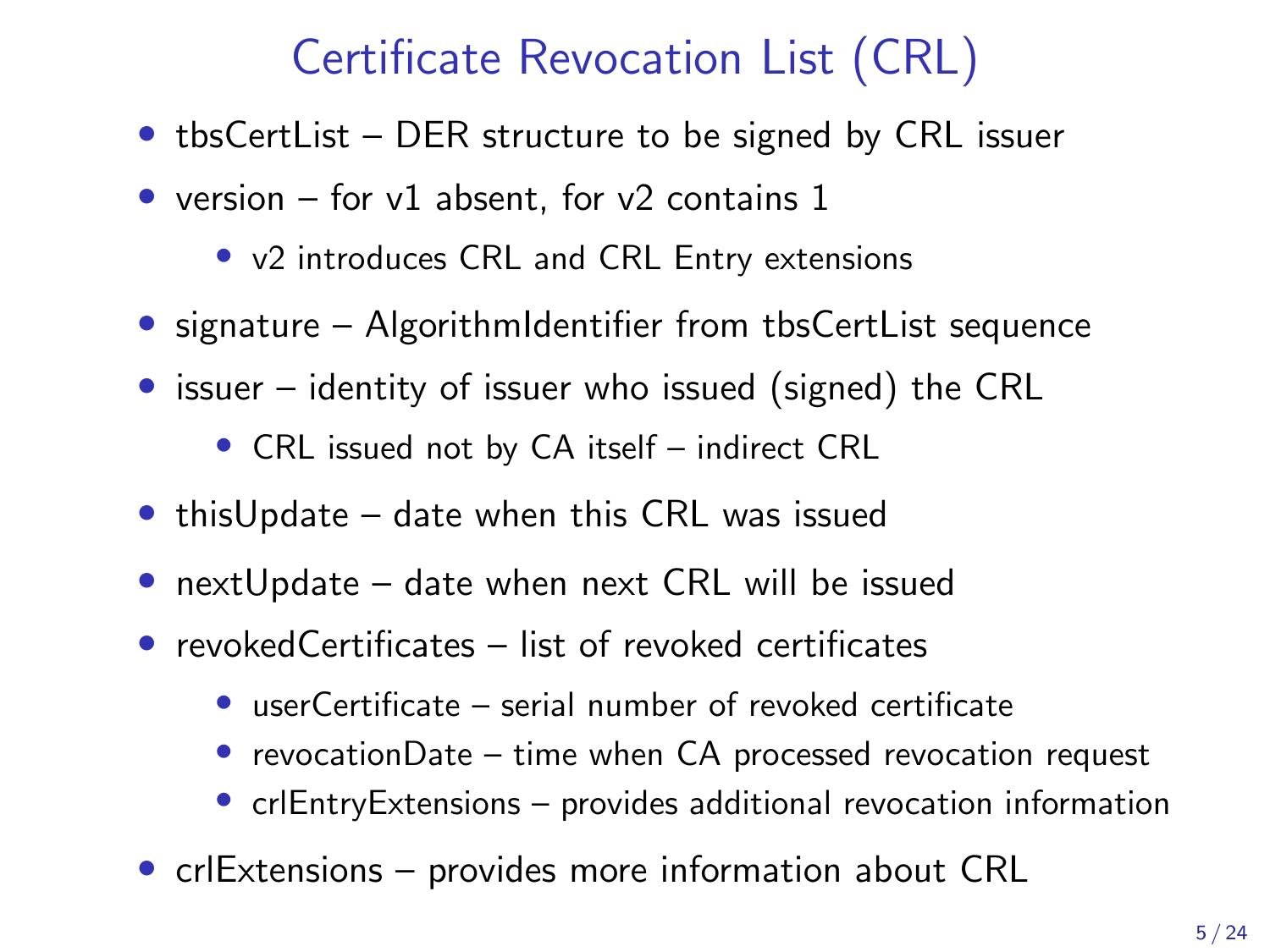# Certificate Chain



- How to validate a certificate chain?
- Where to look whether subject's certificate is not revoked?
	- In CRL issued by intermediate CA (usually every 12h)
	- Grace period
- Where to look whether intermediate CA is not revoked?
	- In CRL issued by root CA (usually every 3 month)
	- Grace period?!
- Where to look whether the root CA is not revoked?
	- In CRL issued by root CA itself (flawed)

Who is liable for actions made after the root CA private key has been compromised?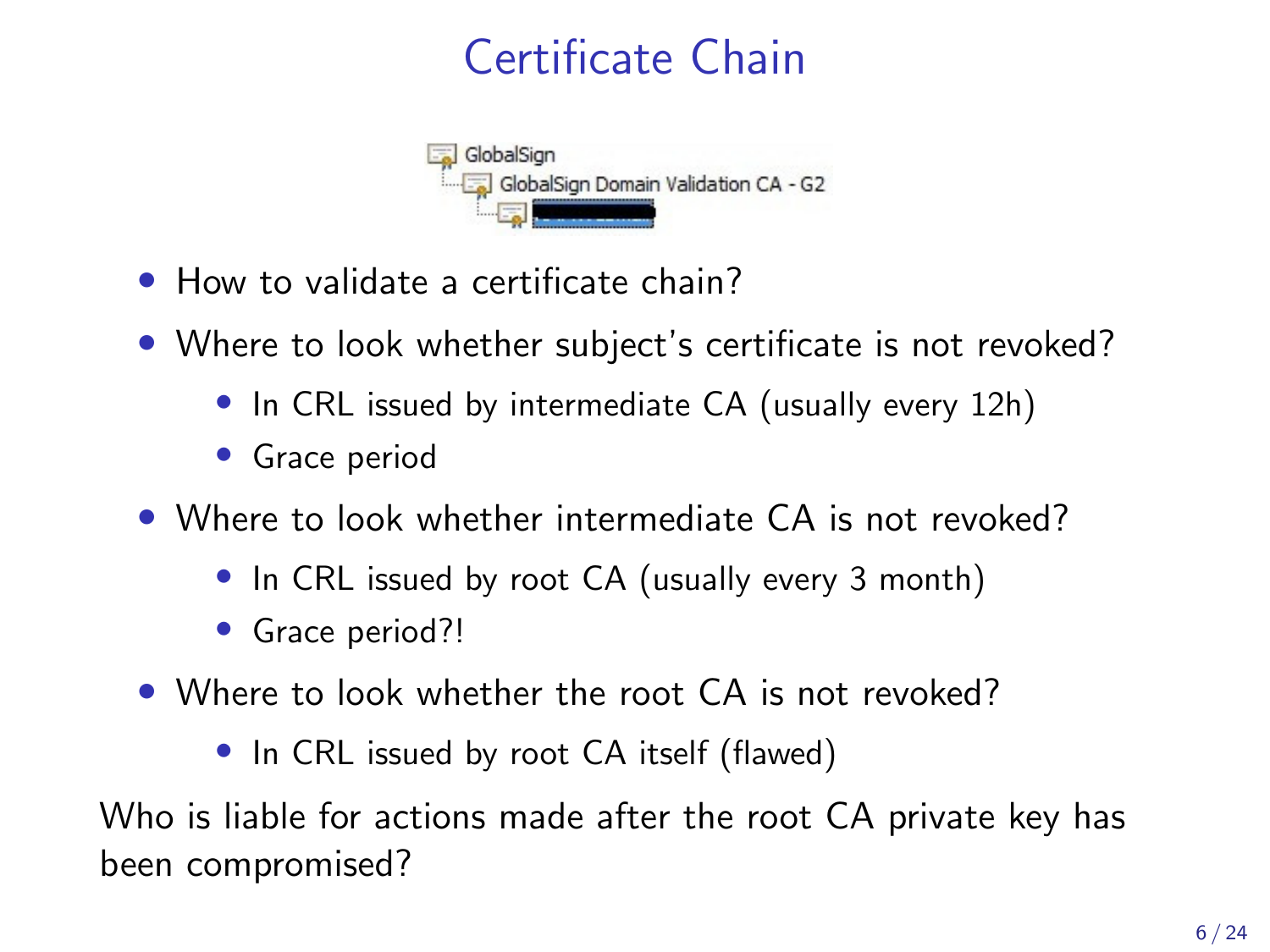# Liability Analysis

Let's assume subject's private key has been compromised.

Who (subject, CA or relying party) is liable for actions made:

- in the time period after revocation information has appeared in CRL?
- in the time period after CRL has been issued but not available to relying parties (e.g., CA server downtime)?
- in the time period before next CRL has been issued?
- in the time period before CA has marked the certificate revoked in their internal database?
- in the time period while CA helpline not answering?
- in the time period before CA has been informed about the key compromise?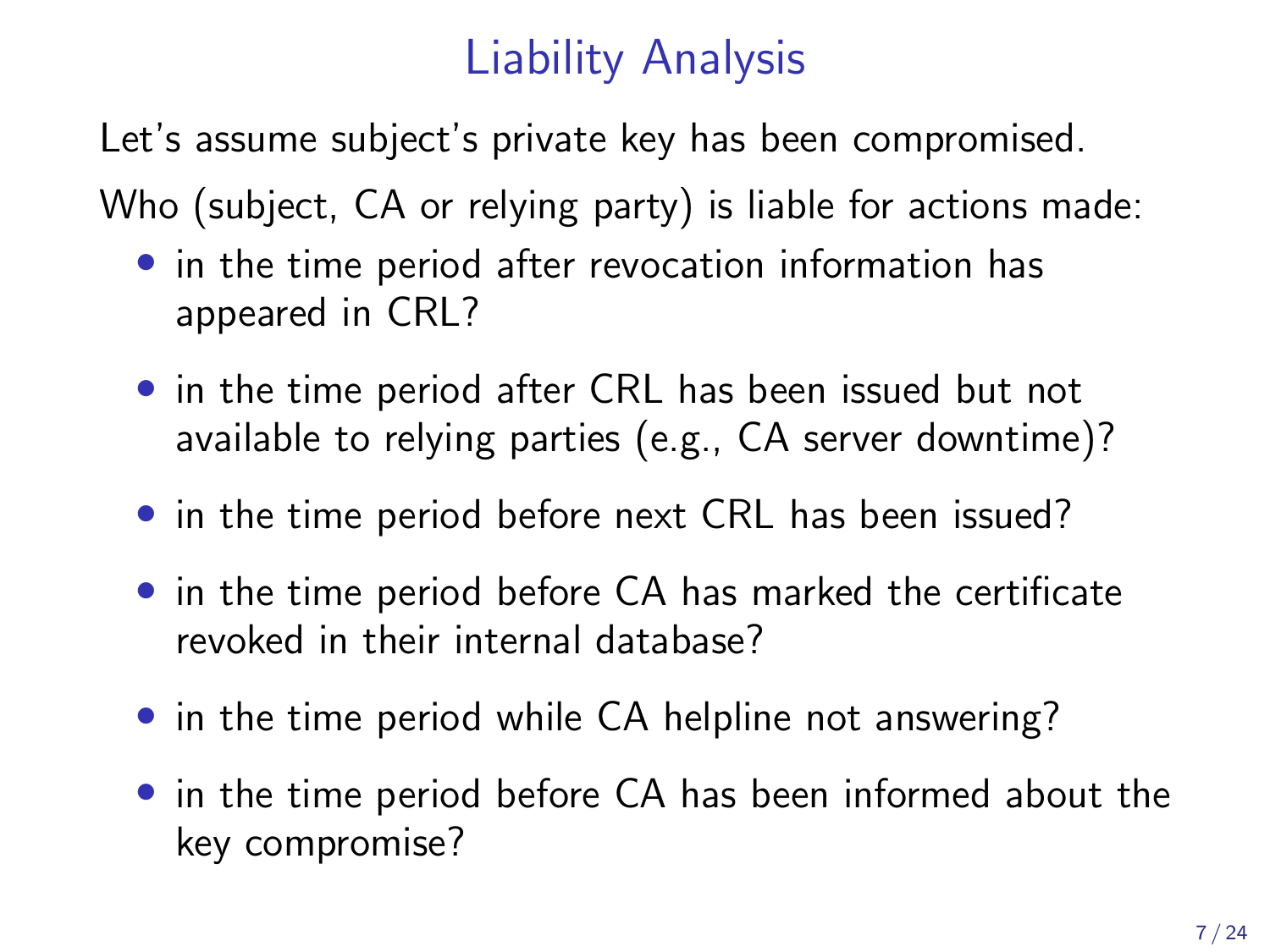## **Questions**

- How can the relying party find the CRL?
- How is the integrity of CRL data assured?
- How frequently the CA should issue CRL?
- How frequently the relying party should refresh CRL?
- How can the relying party know that CRL is fresh?
- How to verify if root CA certificate has not been revoked?
- Is the subject liable for transactions made after certificate is revoked?
- Is the subject liable for transactions made in certificate validity period?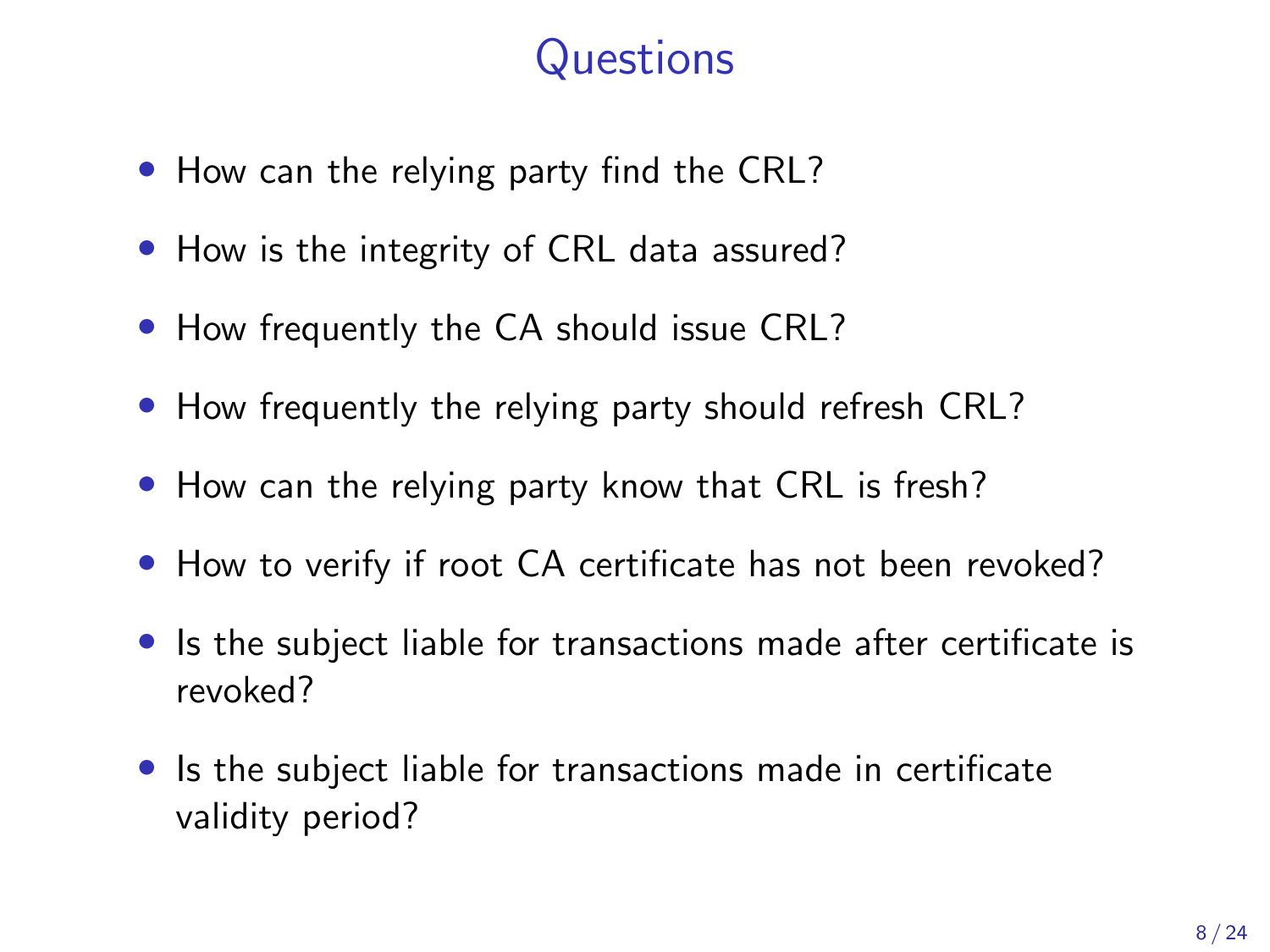### Online Certificate Status Protocol

CRL shortcomings:

- Size of CRLs
- Client side complexity
- Outdated status information

"The Online Certificate Status Protocol (OCSP) enables applications to determine the (revocation) state of an identified certificate."

- Where can the relying party find the OCSP responder?
- How is the certificate identified in the OCSP request?
- How is the integrity of OCSP response assured?
- How to ensure the freshness of OCSP response?
- How frequently certificate status should be checked?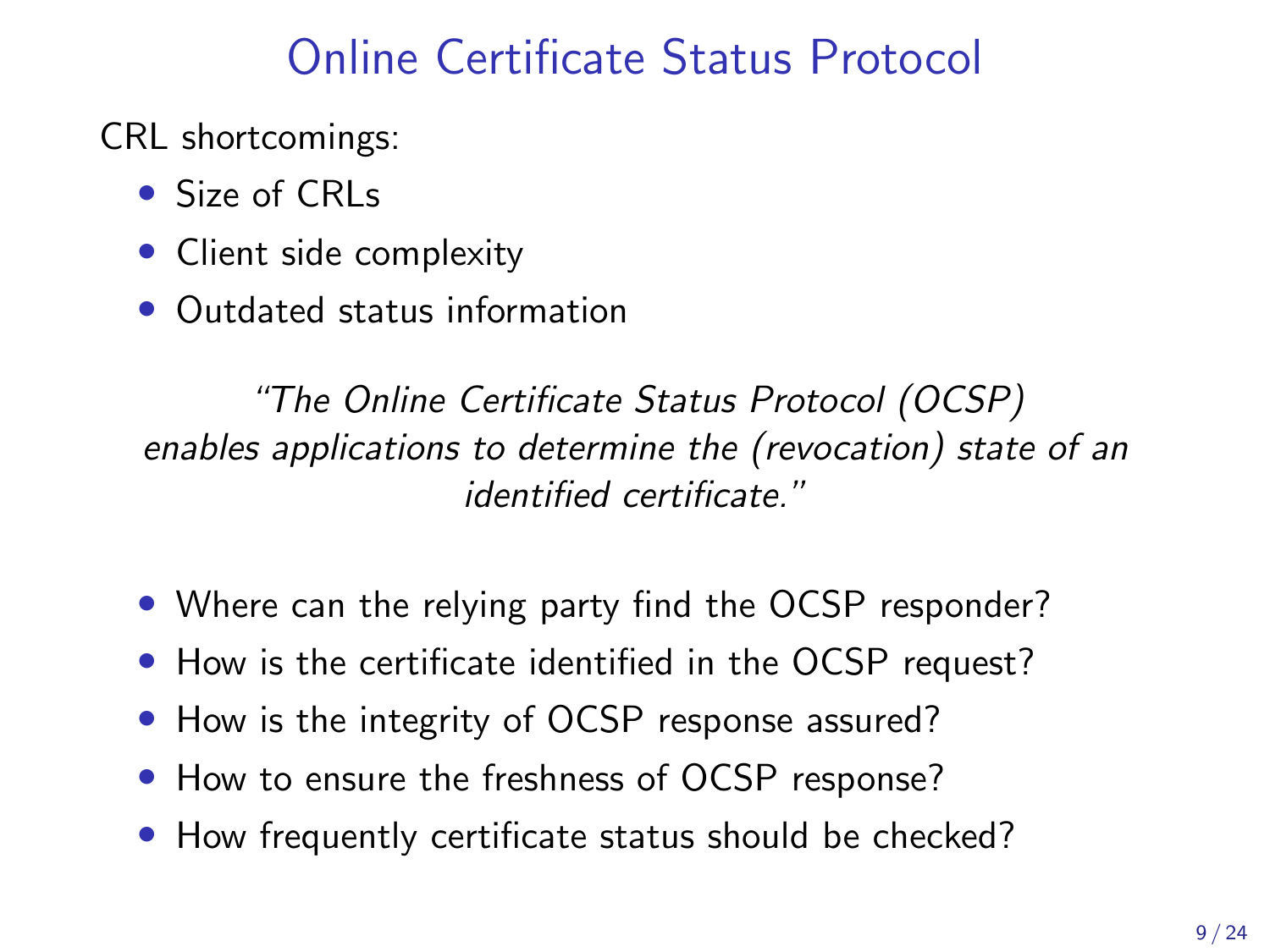## Authority Information Access

#### **Certificate Hierarchy**

▼DigiCert High Assurance EV Root CA **VDigiCert SHA2 High Assurance Server CA** \*.eesti.ee

#### **Certificate Fields**

Certificate Subject Key ID

Certificate Subject Alt Name

Certificate Key Usage

**Extended Key Usage** 

**CRL Distribution Points** 

**Certificate Policies** 

Authority Information Access

<sup>i...</sup>Certificate Basic Constraints

Certificate Signature Algorithm

Certificate Signature Value

#### **Field Value**

Not Critical OCSP: URI: http://ocsp.digicert.com CA Issuers: URI: http://cacerts.digicert.com /DigiCertSHA2HighAssuranceServerCA.crt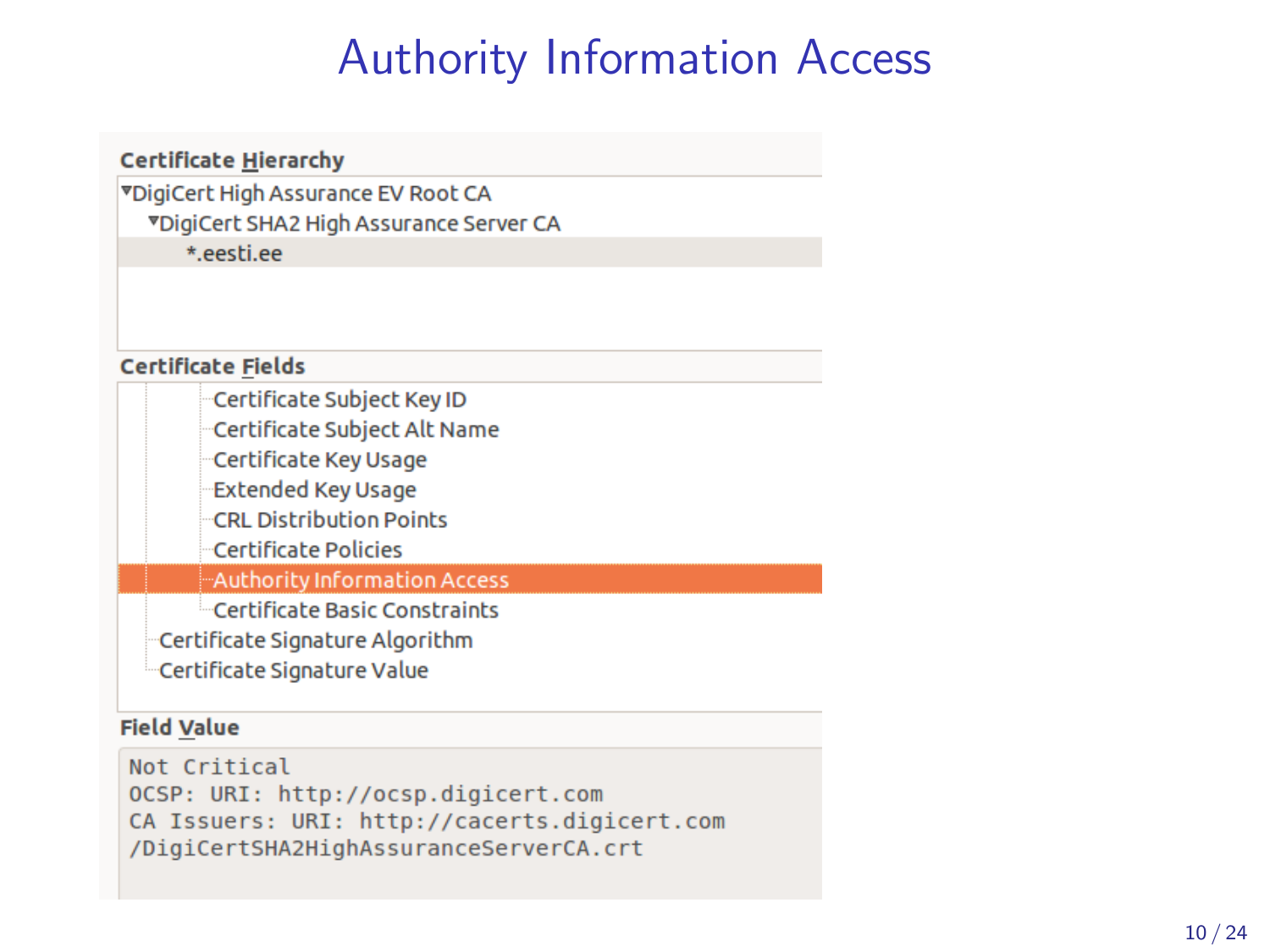## OCSP over HTTP

| <b>Follow TCP Stream</b>                                                                                                                                                          | eloix |  |  |  |  |
|-----------------------------------------------------------------------------------------------------------------------------------------------------------------------------------|-------|--|--|--|--|
| Stream Content                                                                                                                                                                    |       |  |  |  |  |
| POST / HTTP/1.0<br>Content-Type: application/ocsp-request<br>Content-Length: 120                                                                                                  |       |  |  |  |  |
| $\theta$ v0t0M0K0I0+162\ch.-a.I4E@=00><br>9.7w.+#0!0+0K4".ZT. ]HTTP/1.0 200 Ok<br>last-modified: Wed. 07 Mar 2012 18:19:19 GMT<br>expires: Wed. 14 Mar 2012 18:19:19 GMT          |       |  |  |  |  |
| content-type: application/ocsp-response<br>content-transfer-encoding: binary<br>content-length: 1165<br>cache-control: max-aqe=514527, public, no-transform, must-revalidate      |       |  |  |  |  |
| date: Thu. 08 Mar 2012 19:23:52 GMT<br>connection: close                                                                                                                          |       |  |  |  |  |
| $\theta$<br>$\ldots 0 \ldots 0 \ldots + \ldots 0 \ldots 0 \ldots 0$ k0J0H1.0UUS1.0U.<br>Thawte, $Inc.1"0U$ Thawte SSL OCSP Responder20120307181919Z0s0q0I0+162<br>\ch.-a.I4E@=00> |       |  |  |  |  |
| $\ldots$ 9.7w.+ $\ldots$ 20120307181919Z20120314181919Z0<br>1.3, 1.1                                                                                                              |       |  |  |  |  |
| $\ldots \ldots \ldots$ R. . ) $\infty$ csh.4t j}WS<br>$cta.1'IU.~YV[\\]$ .D $T1.0.(?$<br>$*.H$                                                                                    |       |  |  |  |  |
| $ 0 < 1.0$ $1.0$ $1.0$ $1051.0$<br>$$ Thawte, Inc.1.0U                                                                                                                            |       |  |  |  |  |
| ○ ASCII ○ EBCDIC ○ Hex Dump ○ C Arrays ● Raw<br>Find   Save As   Print   Entire conversation (1694 bytes)                                                                         |       |  |  |  |  |
| <b>Filter Out This Stream</b><br>Close<br>Help                                                                                                                                    |       |  |  |  |  |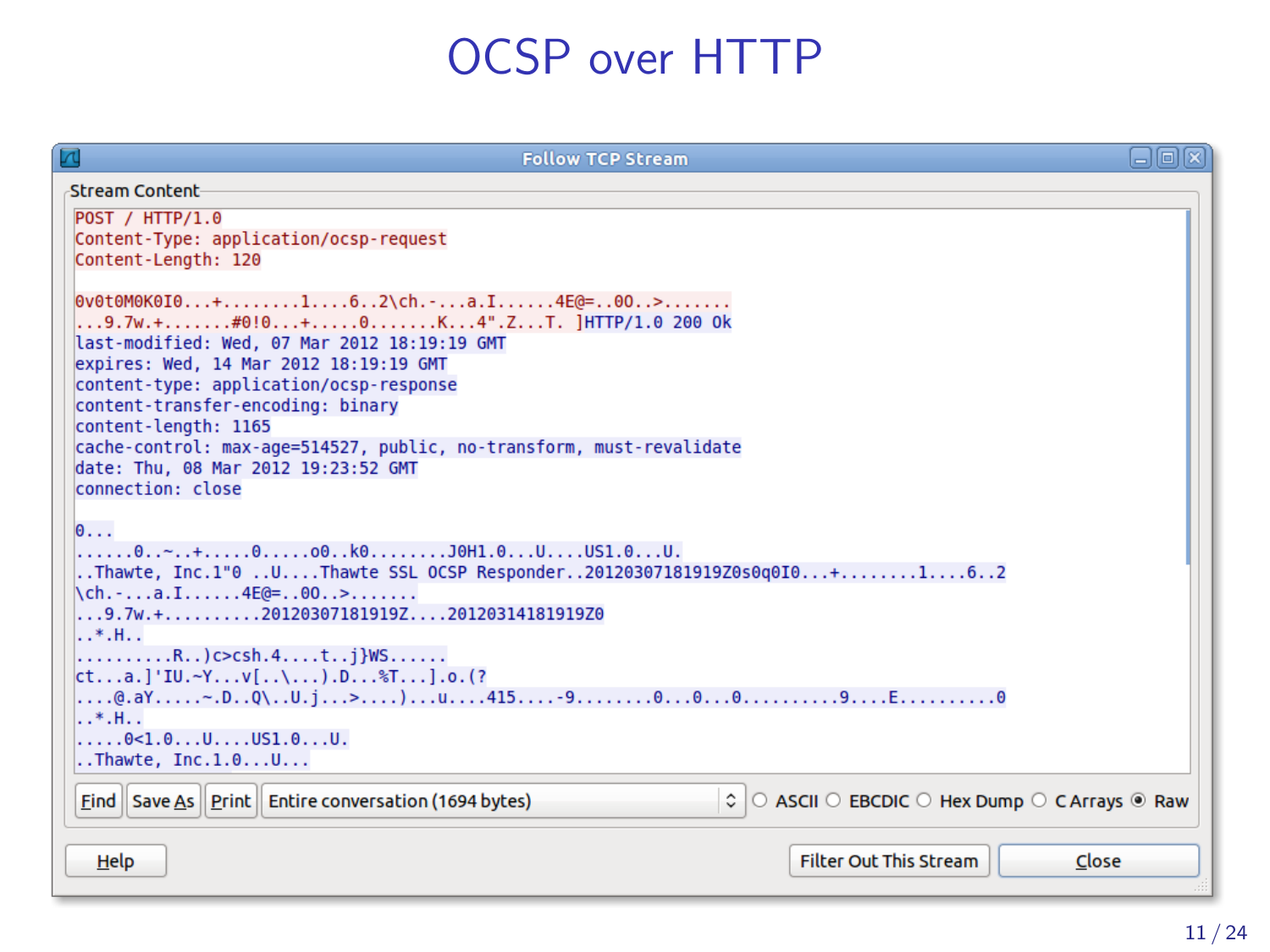### Request Syntax

```
OCSPRequest ::= SEQUENCE {
 tbsRequest TBSRequest,
 optionalSignature [0] Signature OPTIONAL }
Signature ::= SEQUENCE {
 signatureAlgorithm AlgorithmIdentifier,<br>signature BIT STRING.
 signature
 certs [0] SEQUENCE OF Certificate OPTIONAL }
TBSRequest ::= SEQUENCE {
 version [0] Version DEFAULT v1(0),
 requestorName [1] GeneralName OPTIONAL,
 requestList SEQUENCE OF SEQUENCE {
    reqCert CertID,
    singleRequestExtensions [0] Extensions OPTIONAL }
 requestExtensions [2] Extensions OPTIONAL }
CertID ::= SEQUENCE {
 hashAlgorithm AlgorithmIdentifier,
 issuerNameHash OCTET STRING, -- Hash of Issuer's DN
 issuerKeyHash OCTET STRING, -- Hash of Issuer's public key
               (i.e., hash of subjectPublicKey BIT STRING content)
 serialNumber CertificateSerialNumber }
```
<http://tools.ietf.org/html/rfc6960>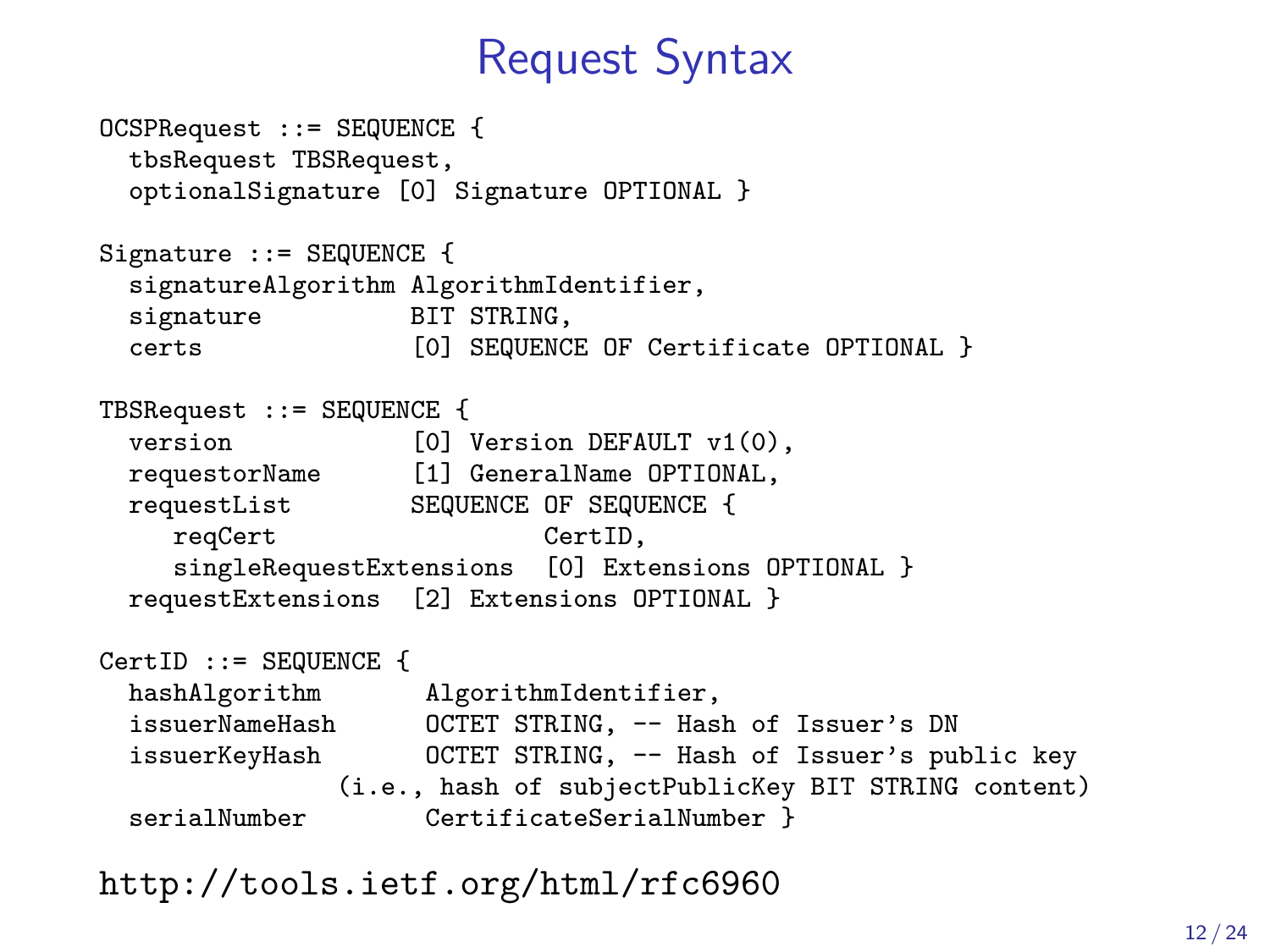### Response Syntax

```
OCSPResponse ::= SEQUENCE {
       responseStatus OCSPResponseStatus,
                                  [0] EXPLICIT ResponseBytes OPTIONAL }
   OCSPResponseStatus ::= ENUMERATED {
        successful (0), --Response has valid confirmations<br>malformedRequest (1), --Illegal confirmation request
        malformedRequest (1), --Illegal confirmation request<br>internalError (2). --Internal error in issuer
                                  (2), --Internal error in issuer
        tryLater (3), --Try again later
                                        --(4) is not used
        sigRequired (5), --Must sign the request<br>unauthorized (6) --Request unauthorized
                                  unauthorized (6) --Request unauthorized
   }
ResponseBytes ::= SEQUENCE {
        responseType OBJECT IDENTIFIER, --id-pkix-ocsp-basic
                      OCTET STRING }
```
• responseBytes provided only if responseStatus is "successful"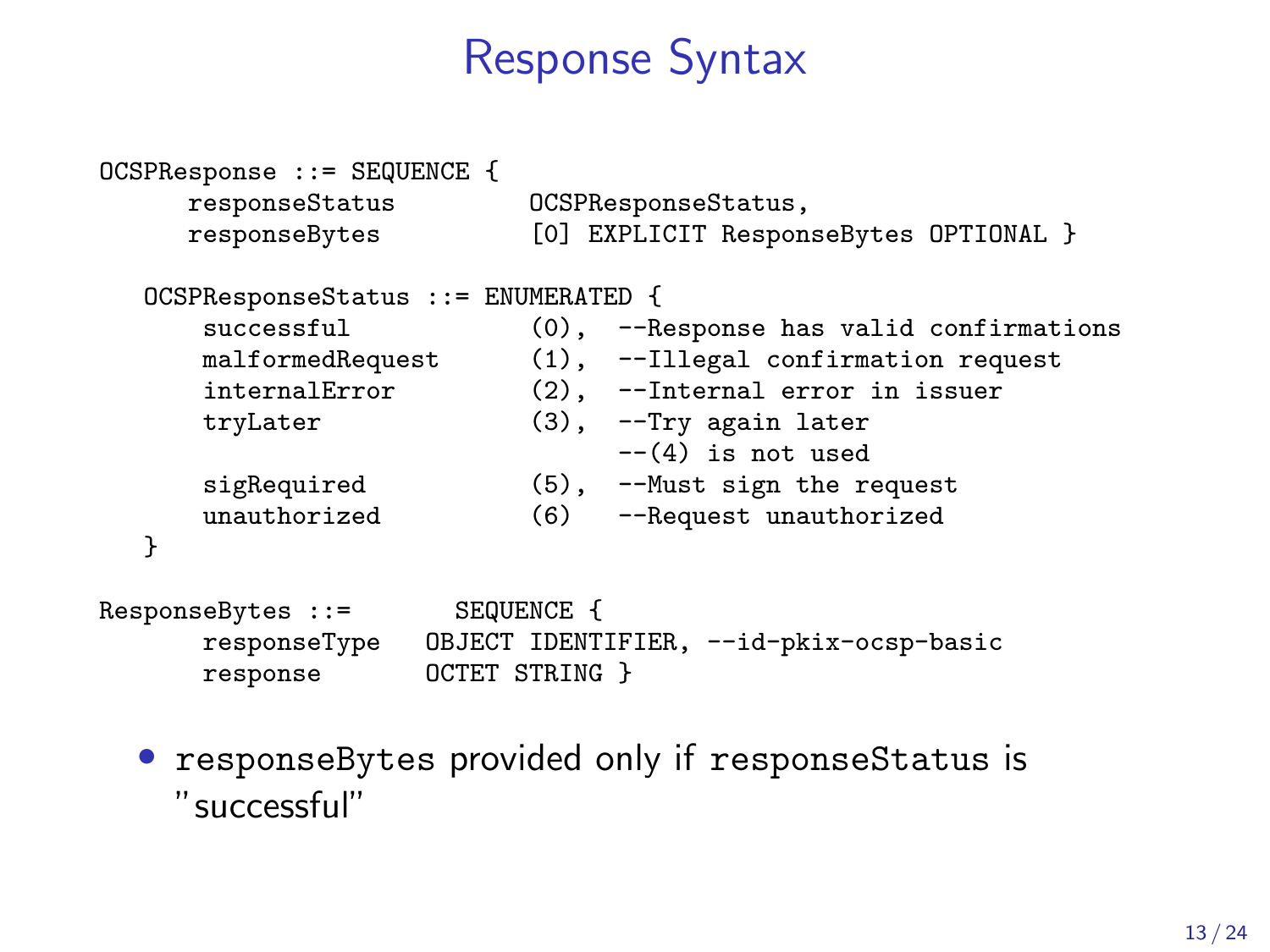### Response Syntax

```
response ::= SEQUENCE {
   tbsResponseData ResponseData,
    signatureAlgorithm AlgorithmIdentifier,<br>signature BIT STRING,
                        BIT STRING,
    certs [0] EXPLICIT SEQUENCE OF Certificate OPTIONAL }
ResponseData ::= SEQUENCE {<br>version [0]
                   [0] EXPLICIT Version DEFAULT v1,
   responderID [1] Name.
   producedAt GeneralizedTime,
   responses SEQUENCE OF SEQUENCE {
         certID CertID,
         certStatus CertStatus,
         thisUpdate GeneralizedTime,<br>nextUpdate [0] EXPLICIT Gen
                       [0] EXPLICIT GeneralizedTime OPTIONAL,
         singleExtensions [1] EXPLICIT Extensions OPTIONAL }
   responseExtensions [1] EXPLICIT Extensions OPTIONAL }
CertStatus ::= CHOICE {<br>good [0]
               [0] IMPLICIT NULL,
   revoked [1] IMPLICIT SEQUENCE {
         revocationTime GeneralizedTime,
         revocationReason [0] EXPLICIT CRLReason OPTIONAL }
    unknown [2] IMPLICIT NULL }
```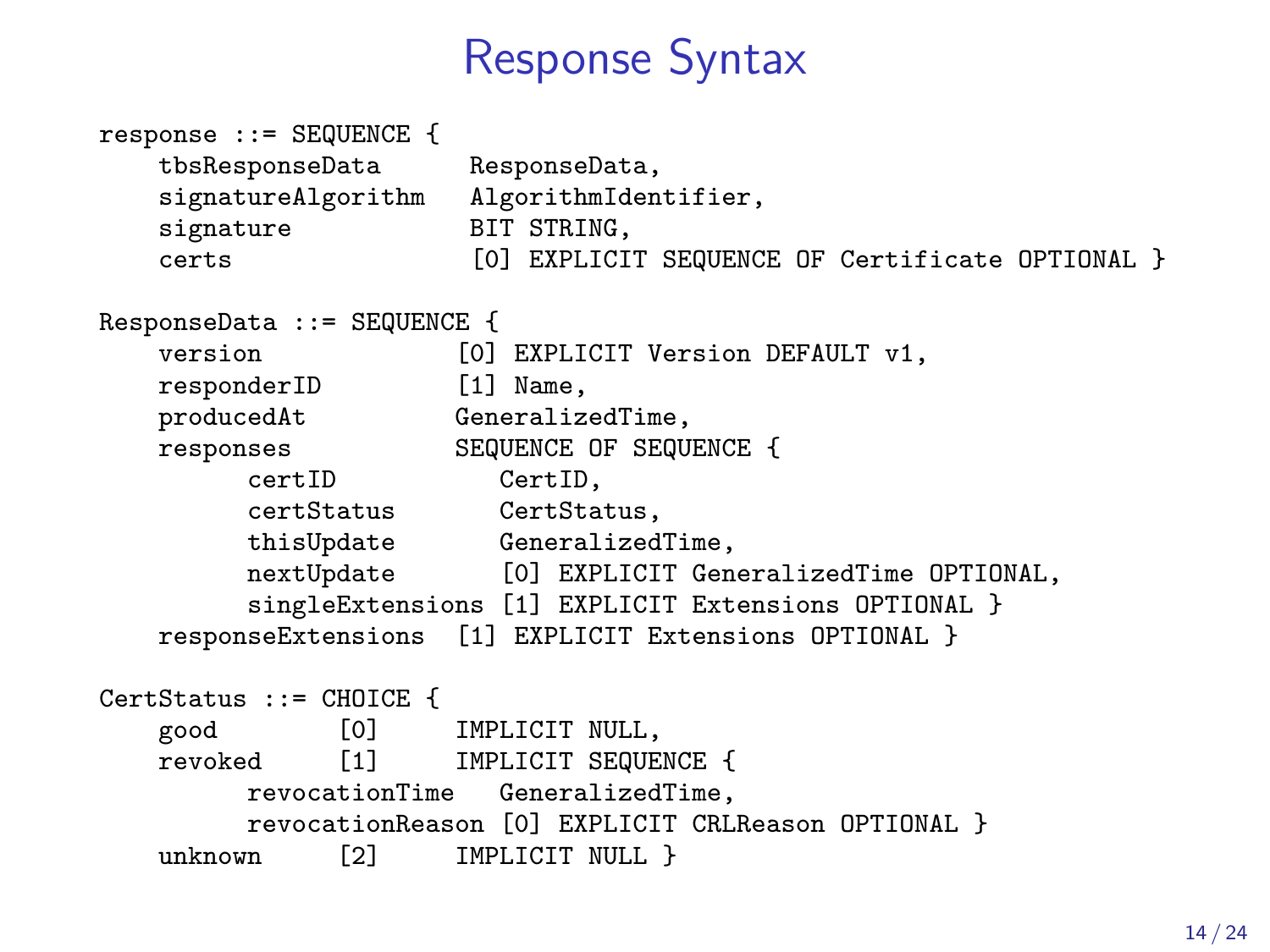How to check the freshness of response?

- Response contains signed timestamp (producedAt and thisUpdate)
	- What should be the allowed time difference?
	- Replay attacks
	- Reliance on the correctness of system clock
- Include nonce in the OCSP request and check it in the response
	- OCSP nonce extension (optional)
	- Prevents replay attacks
	- Vulnerable to downgrade attacks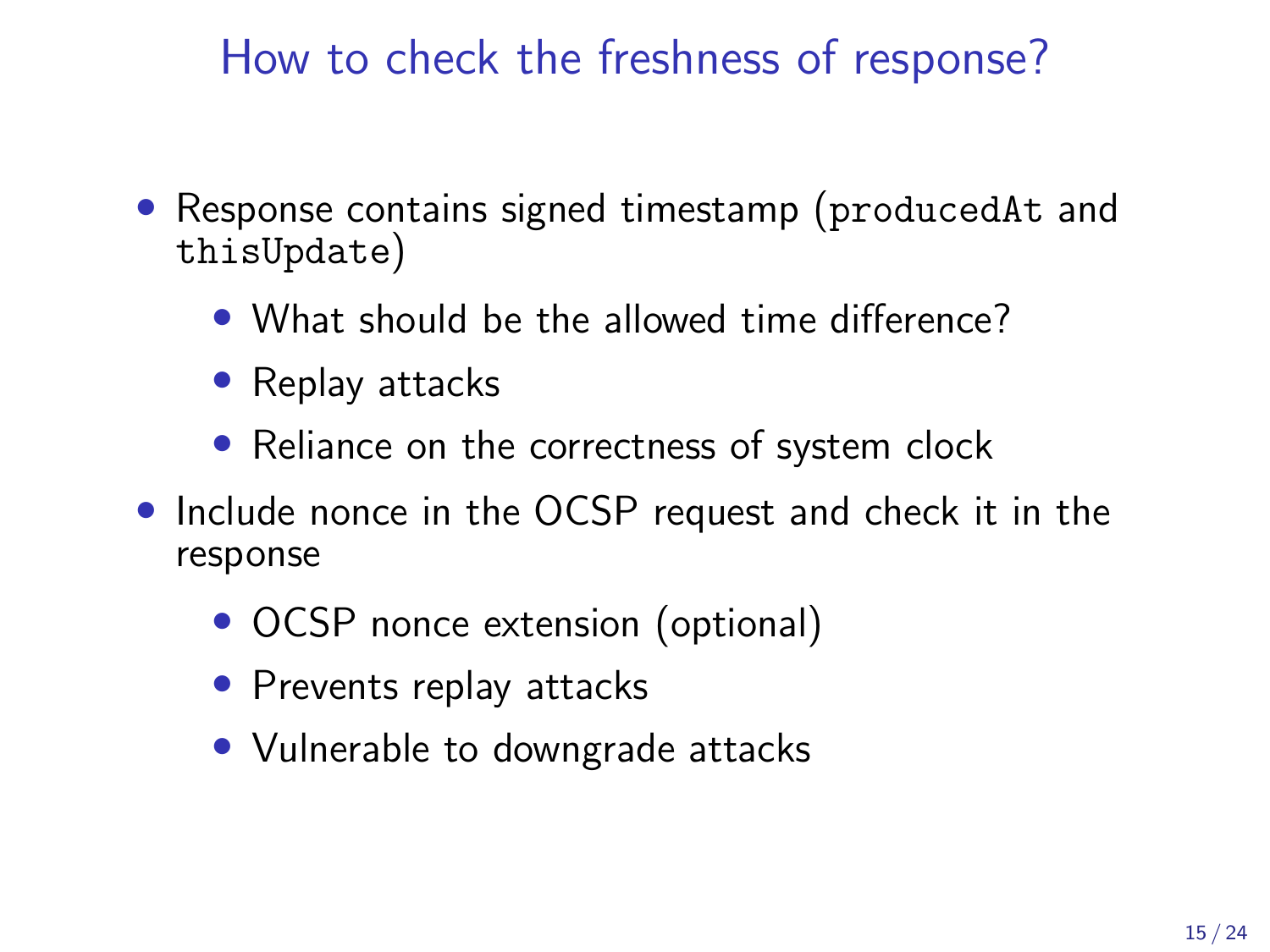# Who signs OCSP response?



The key used to sign the response MUST belong to one of the following:

- CA who issued the certificate in question
- CA Authorized Responder who holds a specially marked certificate issued directly by the CA, indicating that the responder may issue OCSP responses for that CA
	- OCSP signing delegation SHALL be designated by the inclusion of id-kp-OCSPSigning flag in an extendedKeyUsage extension of the responder's certificate
	- How to check the revocation status of this certificate?
- Trusted Responder whose public key is trusted by the requester
	- Trust must be established by some out-of-band means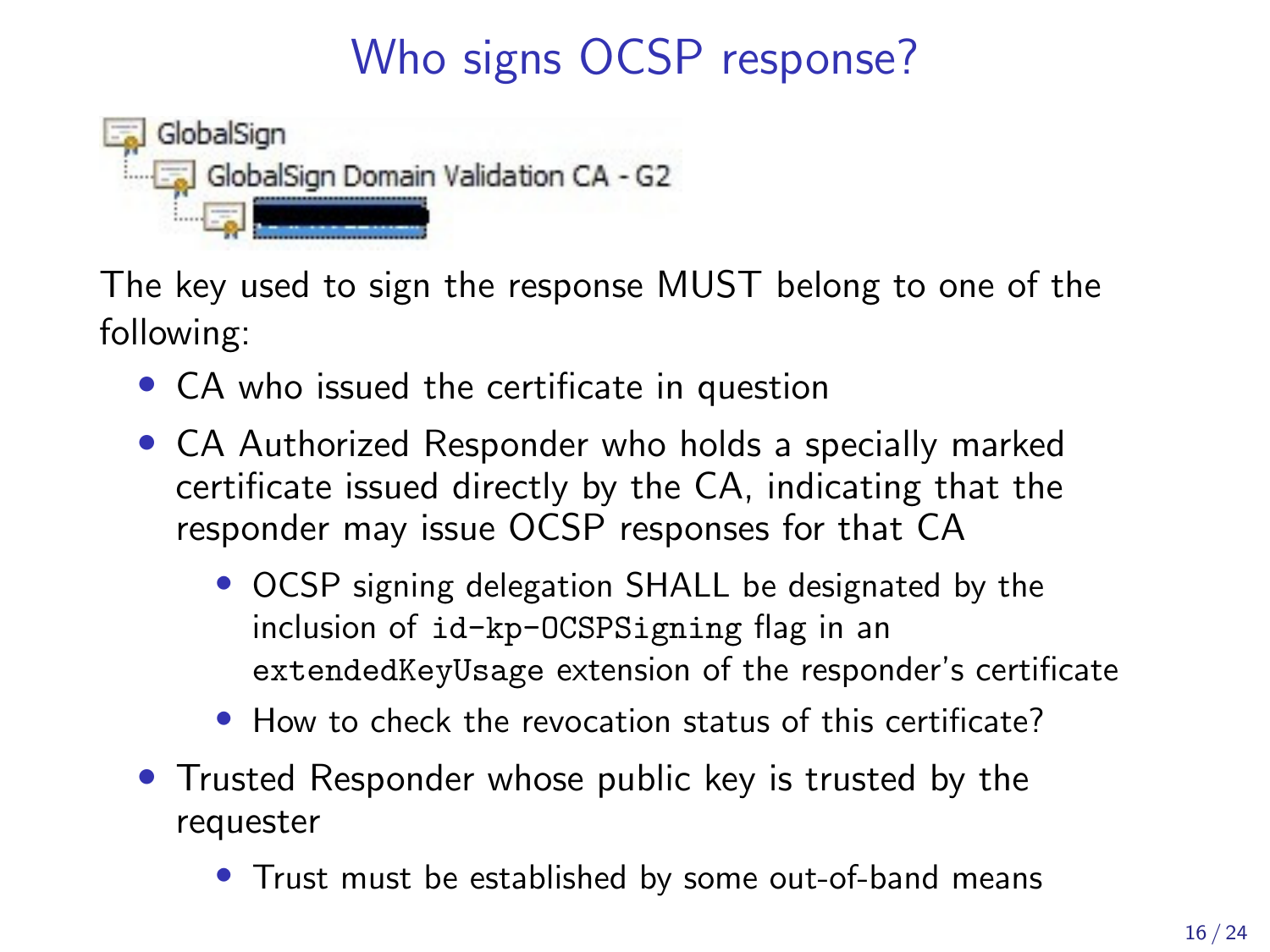# Revocation checking in browsers

- CRLs are not supported
- Problems with OCSP:
	- Privacy leakage
	- Slower initial page loading
	- Chrome does not use OCSP uses CRI Sets
	- Firefox is not brave enough to fail-safe:

| $\blacklozenge$ $\blacktriangleright$ $\blacktriangleright$ Firefox   about: config |  |                 |       |  |  |
|-------------------------------------------------------------------------------------|--|-----------------|-------|--|--|
| <b>Preference Name</b>                                                              |  | No Status Value |       |  |  |
| security.OCSP.GET.enabled default                                                   |  |                 | false |  |  |
| security.OCSP.enabled                                                               |  | default         |       |  |  |
| security.OCSP.require                                                               |  | default         | false |  |  |

- Solution is OCSP stapling (web server provides OCSP response to the browser)
- How frequently the OCSP status should be queried?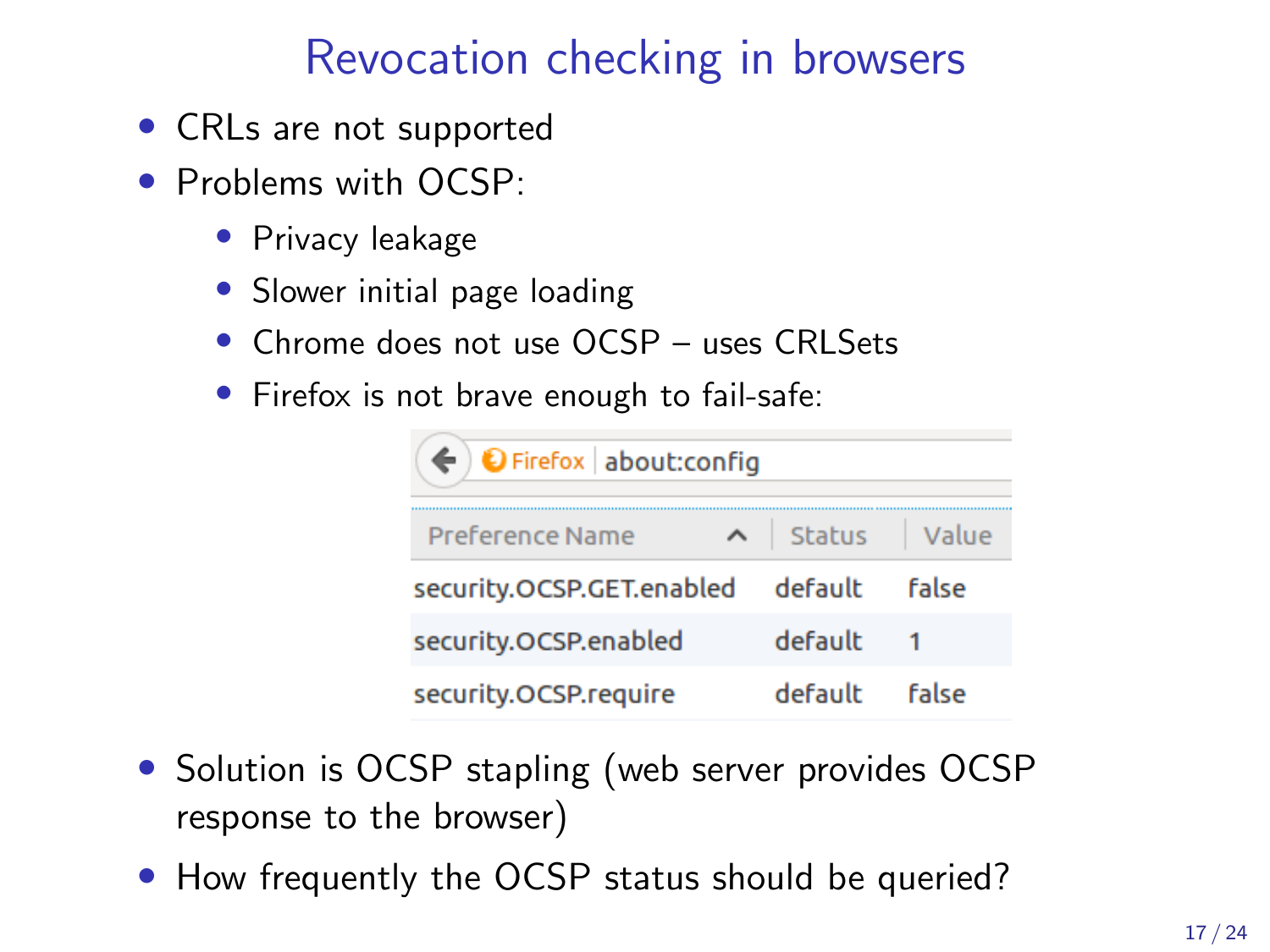## **Questions**

- Where can the relying party find the OCSP responder?
- How is the certificate identified in the OCSP request?
- How is the integrity of OCSP response assured?
- How to ensure the freshness of OCSP response?
- How frequently the validity status should be checked?
- What problem does the OCSP nonce extension solves?
- What is downgrade attack?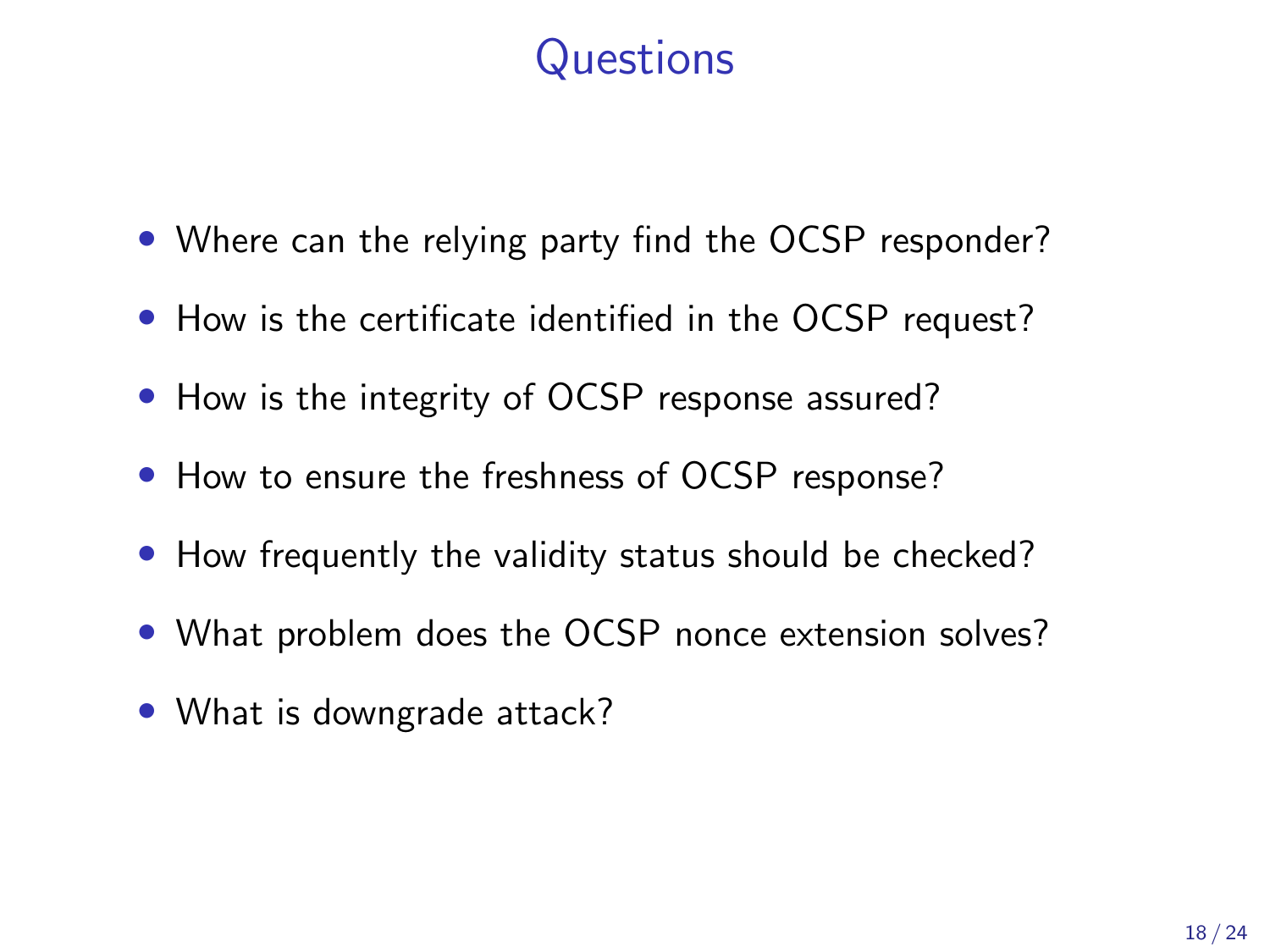# Hypertext Transfer Protocol (HTTP)

- Application layer client-server, request-response protocol
- Runs over TCP (Transmission Control Protocol) port 80

```
Client request (http://example.com/hello):
```

```
GET /hello HTTP/1.1
Host: example.com
Connection: close
                                    POST /hello HTTP/1.1
                                    Host: example.com
                                    Content-Length: 24
                                    Connection: close
```
Server response: sending\_this\_binary\_blob

HTTP/1.1 200 OK Date: Wed, 27 Mar 2019 19:35:42 GMT Server: Apache Content-Length: 7033 Content-Type: text/html

<!DOCTYPE html PUBLIC "-//W3C//DTD XHTML 1.0 Tran...

- Header lines must all end with  $\langle CR \rangle \langle LF \rangle$  (" $\langle r \rangle n$ ")
- Header lines are separated from the body by empty line
- POST requests have non-empty request body

[http://en.wikipedia.org/wiki/Hypertext\\_Transfer\\_Protocol](http://en.wikipedia.org/wiki/Hypertext_Transfer_Protocol)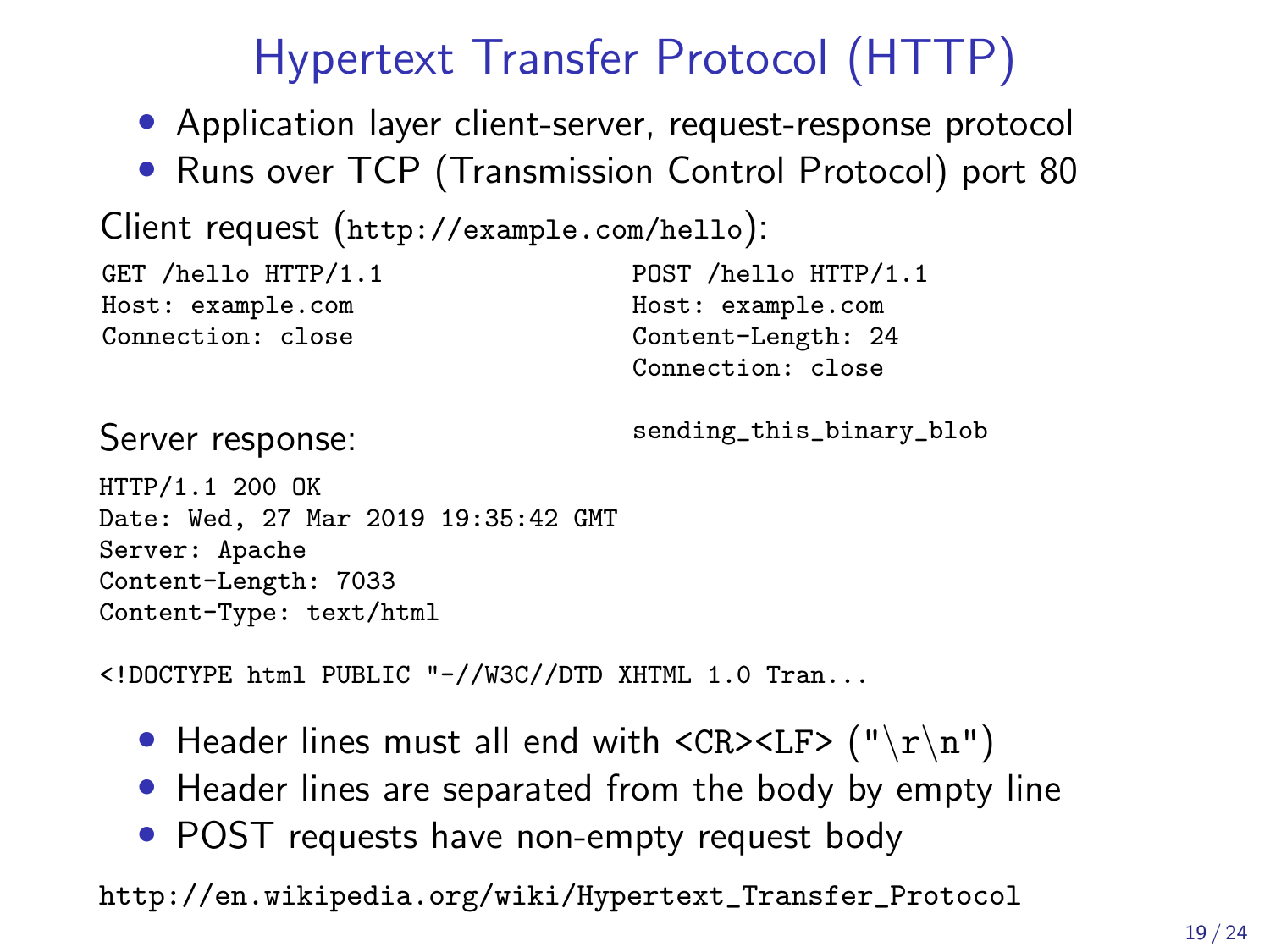## Sockets in Python

```
>>> import socket
>>> s = socket.socket(socket.AF_INET, socket.SOCK_STREAM)
>>> s.connect(("example.com", 80))
>>> s.send("GET / HTTP/1.1\r\nHost: example.com\r\n\r\n")
37
>>> print s.recv(20)
HTTP/1.1 200 OK
Acc
```
- recv() returns bytes that are available in the read buffer
- recv() will wait if the read buffer empty (blocking by default)
- recv() will return 0 bytes if the connection is closed
- You must know how many bytes you must get
- Correct way to read HTTP response:
	- Read byte-by-byte until full response header received
	- Extract body size from Content-Length header
	- Read byte-by-byte until full response body received
	- Avoid endless loops by checking return value of recv()

<http://docs.python.org/2/howto/sockets.html>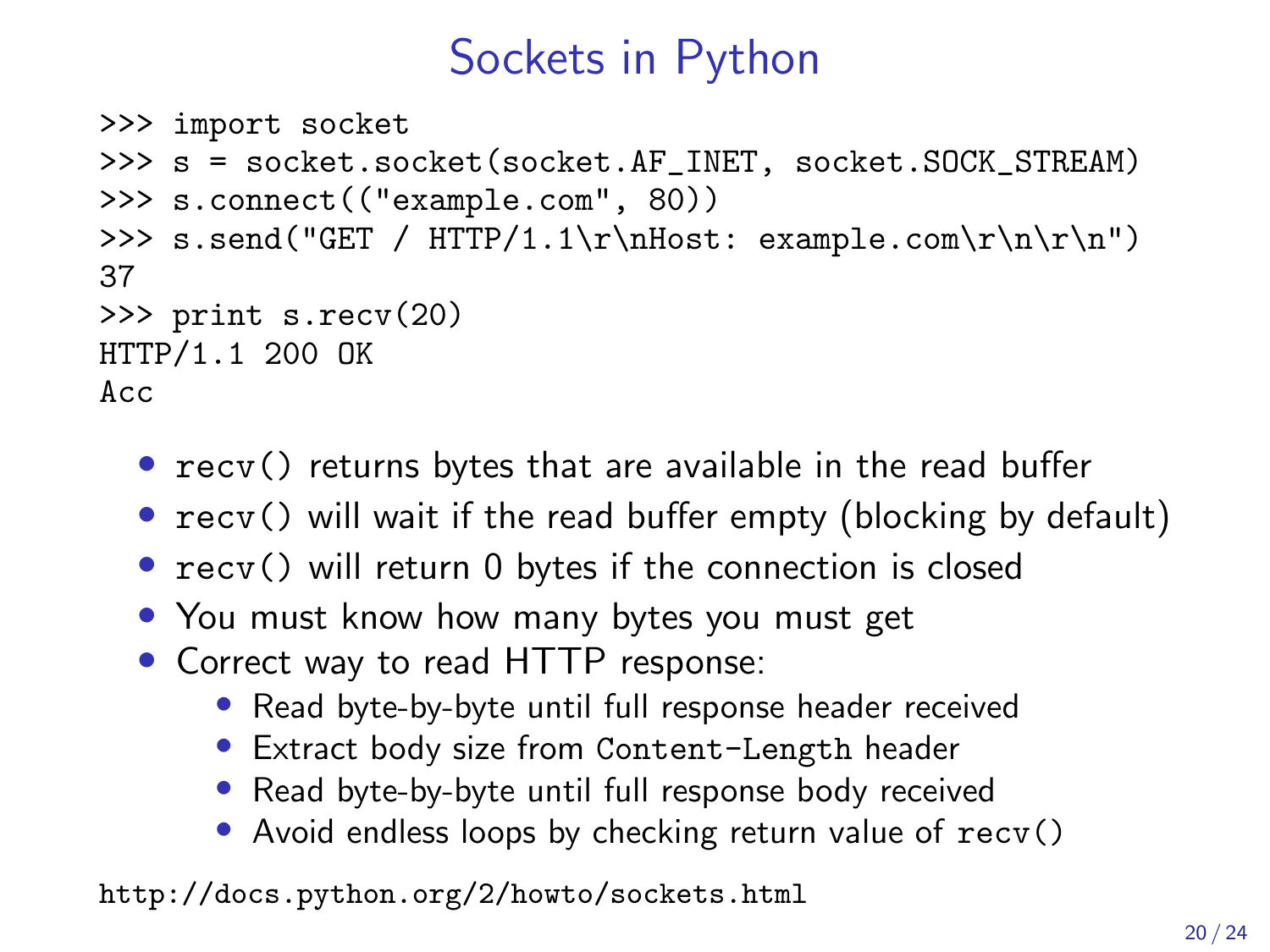### Task: OCSP checker (5 points)

Implement utility that queries OCSP for certificate validity.

\$ ./ocsp\_check.py valid.pem [+] URL of OCSP responder: http://aia.sk.ee/esteid2018 [+] Downloading issuer certificate from: http://c.sk.ee/esteid2018.der.crt [+] Querying OCSP for serial: 132457411991227041950906933396399710966 [+] Connecting to aia.sk.ee... [+] OCSP producedAt: 2019-03-27 16:36:40 [+] OCSP thisUpdate: 2019-03-27 16:36:40 [+] OCSP status: good

\$ ./ocsp\_check.py revoked.pem [+] URL of OCSP responder: http://aia.sk.ee/esteid2015 [+] Downloading issuer certificate from: http://c.sk.ee/ESTEID-SK\_2015.der.crt [+] Querying OCSP for serial: 165400448864000643393593611773932020928 [+] Connecting to aia.sk.ee... [+] OCSP producedAt: 2019-03-27 16:36:44 [+] OCSP thisUpdate: 2019-03-27 16:36:44 [+] OCSP status: revoked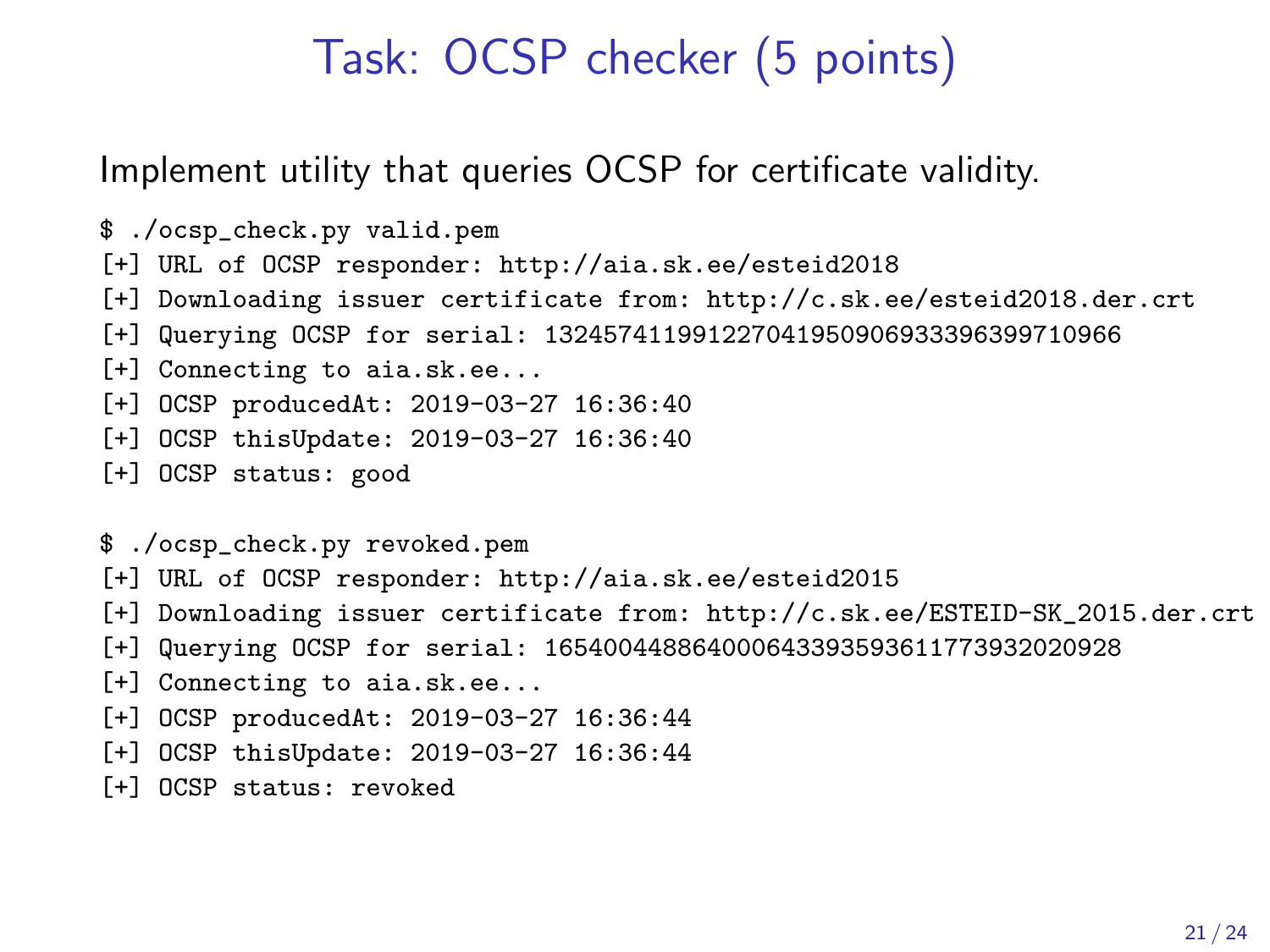## Task: OCSP checker

- Extract OCSP URL and CA certificate URL from certificate's Authority Information Access (AIA) extension
- Send HTTP requests using Python sockets (the correct way!)
- Use urlparse for easy URL parsing:

```
>>> import urlparse
>> urlparse.urlparse("http://example.com/hello")
ParseResult(scheme='http', netloc='example.com', path='/hello',
params='', query='', fragment='')
>>> urlparse.urlparse("http://example.com/hello").netloc
'example.com'
```
• Use regular expression to get length of HTTP response body:

```
>>> import re
>>> re.search('content-length:\s*(\d+)\s', header, re.S+re.I).group(1)
```
- Construct OCSP request using your ASN.1 DER encoder
- OCSP response parsing code is in the template
- Signature verification checks can be skipped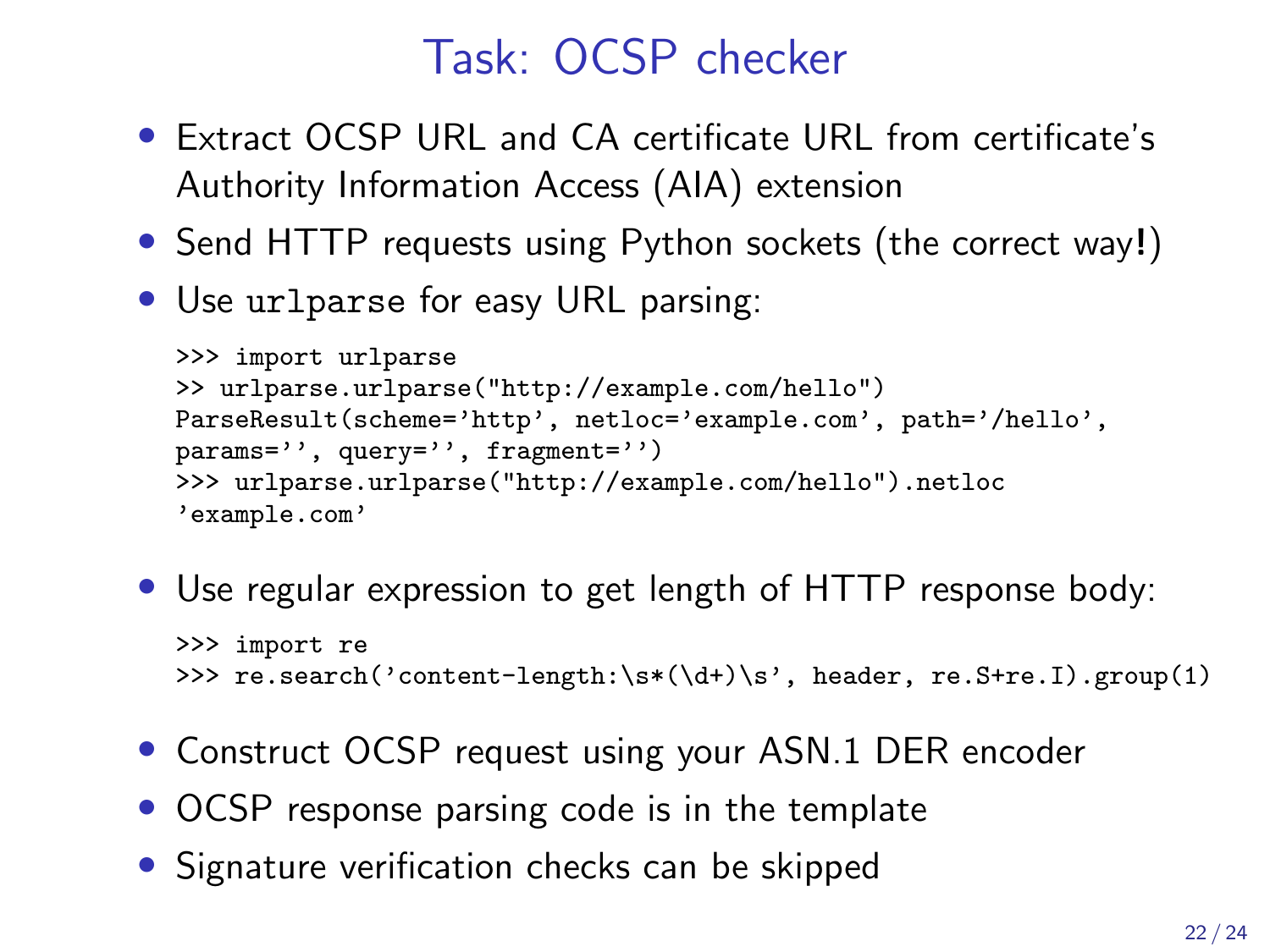### Task: OCSP checker

- OCSP request must include content-Type: application/ocsp-request
- aia.sk.ee returns "revoked" for unrecognized CertIDs
- dumpasn1 fails to decode OCSP request
	- use openssl asn1parse
- Correct OCSP request for valid.pem:

```
$ openssl asn1parse -inform der -in valid.pem_ocsp_req
   0:d=0 hl=2 l= 81 cons: SEQUENCE
   2:d=1 hl=2 l= 79 cons: SEQUENCE
   4:d=2 hl=2 l= 77 cons: SEQUENCE
   6: d=3 hl=2 l= 75 cons: SEQUENCE
   8:d=4 hl=2 l= 73 cons: SEQUENCE
   10:d=5 hl=2 l= 9 cons: SEQUENCE
   12: d=6 hl=2! = 5 prim: OBJECT :sha1
  19:d=6 hl=2 l= 0 prim: NULL<br>21:d=5 hl=2 l= 20 prim: OCTET STRING
  21:d=5 hl=2 l= 20 prim: OCTET STRING [HEX DUMP]:455DBEF01E1E2B1058EF1F969918A80708A62182
  65:d=5 hl=2 l= 16 prim: INTEGER :63A65E9ED37BF0115C2C8928DF0FE2F6
```
FHEX DUMP]:D9AC70DB5F7EBE94F8A0E4BE47A2D034AD9A2A12